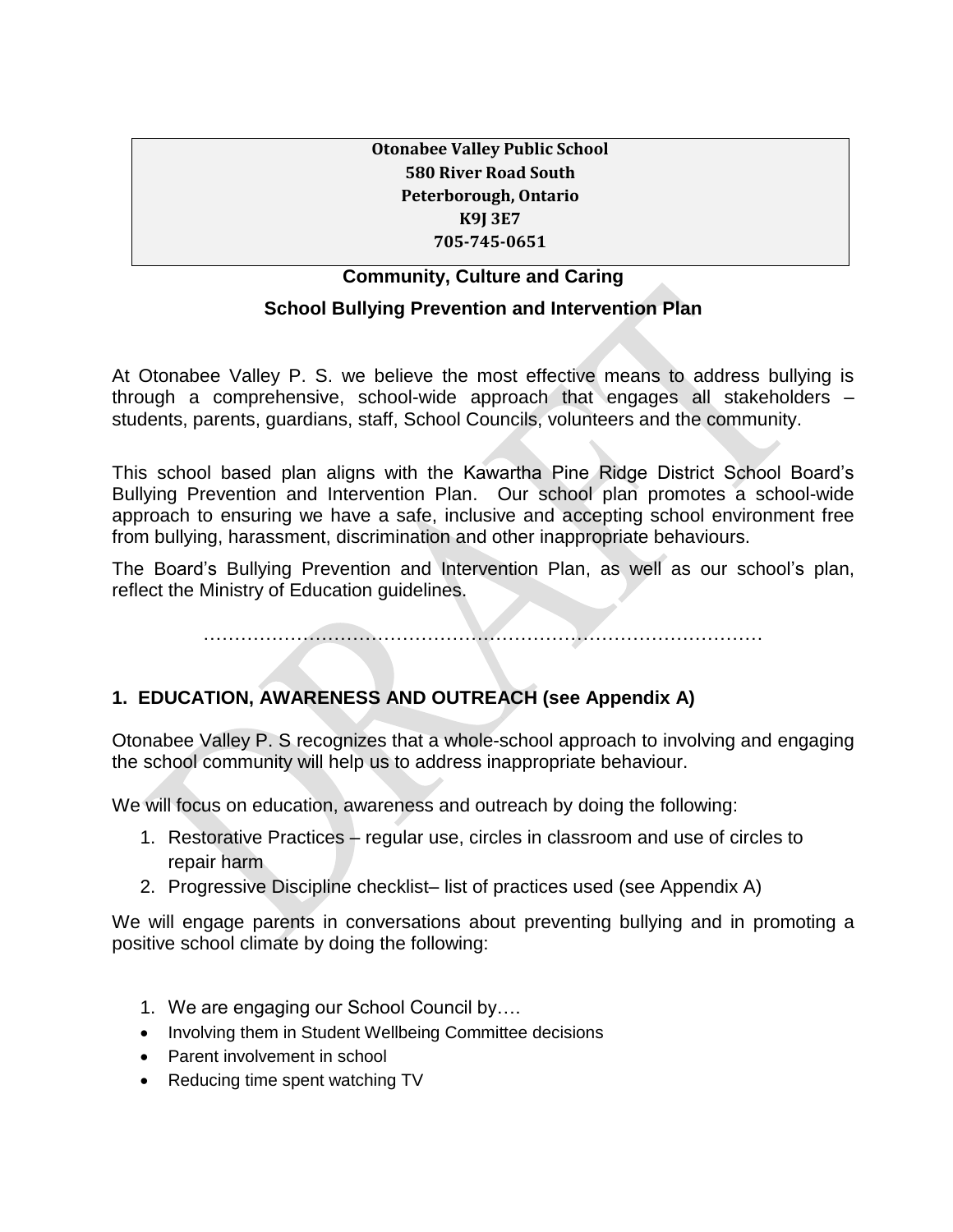- 2. Violence prevention strategies and programs on which we will focus:
	- a. Healthy lifestyles and relationships
	- b. Student leadership
	- c. Empathy, Courage, Character Education
	- d. Citizenship development
	- e. Conflict resolution
	- f. Restorative practice
	- g. Bullying prevention

## **2. EVALUATION OF EVIDENCE (see Appendix B)**

#### **Pre-evaluation strategy**

The main issues of concern raised by our students, staff and parents in our school climate surveys and other communications are:

(*Consider listing 1 to 3 concerns in order of priority)*

- 1. Use the school climate survey results from the spring 2013 and eventually 2014 (to include 4 school developed
- 2. Student focus group

Concerns raised regarding our physical environment are:

1. Quiet Room safety for staff and students – (Special Education)

The steps we follow for reporting, responding to following up on issues are as follows:

- 1. Safe Schools Incident Report form and responses Electronic version submitted by staff
- 2. Based on a review our school climate survey results and other communications, we have been successful in the following areas:
	- a. Successful practices from our school include building partnerships
	- b. Creating an environment of safety with safe adults
	- c. Which barriers do you anticipate will interfere most with creating sustainable change?
		- i. Diverse needs and experiences of families and communities
		- ii. Students' perceptions about responsibility for safe schools
		- iii. Shortage of human resources
		- iv. Limited professional development opportunities

3. Based on our school climate surveys and other communications, we will continue to work on the following areas that need improvement:

*(We will consider a prioritized list of the top 3 areas for improvement from the 2014-2015 climate survey)*

1.

2.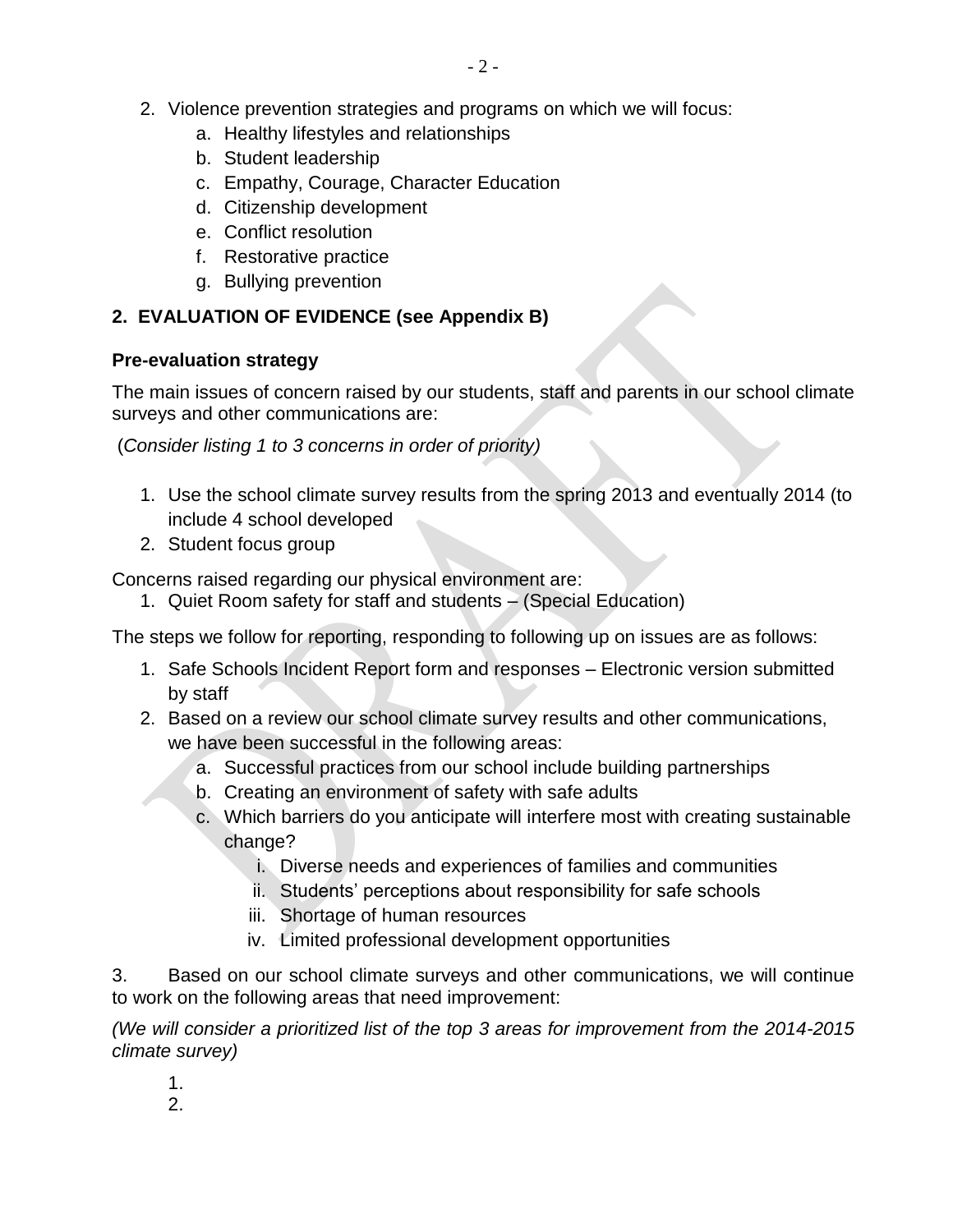3.

*(Consider describing the top 3 strategies to be used)*

1.

2.

3.

### **3. FOLLOW-UP ACTIONS (see Appendix B)**

We will actively communicate our policies, procedures and guidelines to our school community. We also will involve our school community in reviewing our policies, procedures and guidelines relating to bullying, discrimination and harassment), by taking the following steps:

*Consider questions such as: What communication strategies will we use? Who is the audience?*

1. Student Wellbeing Committee run through the School Council

The roles and responsibilities of everyone in the school community - including students, staff, parents, and community members are as follows:

- 1. 5 themes and 5 useful questions
	- a. Everyone has their own unique and equally valued perspective.
		- i. What's happened from your perspective?
	- b. Thoughts influence emotions, emotions influence actions.
		- i. What were you thinking at the time and what have you thought about since?
	- c. Empathy and consideration.
		- i. Who has been affected and how?
	- d. Needs and unmet needs.
		- i. What do you need so that things can be put right and everyone can move on?
	- e. Collective responsibility for problem solving and decision making.
		- i. How can you address these various needs together?

#### **4. PREVENTION (see Appendix C)**

We recognize that promoting a positive, welcoming and inclusive learning environment will help to prevent bullying, harassment, and discrimination. We are committed to taking steps to prevent bullying.

These steps include active use of our Student Wellbeing Committee, which promotes a safe, inclusive and accepting school climate. This team will be a sub-committee of our School Council and shall include parent, teacher, non-teaching staff member, community partner and the principal.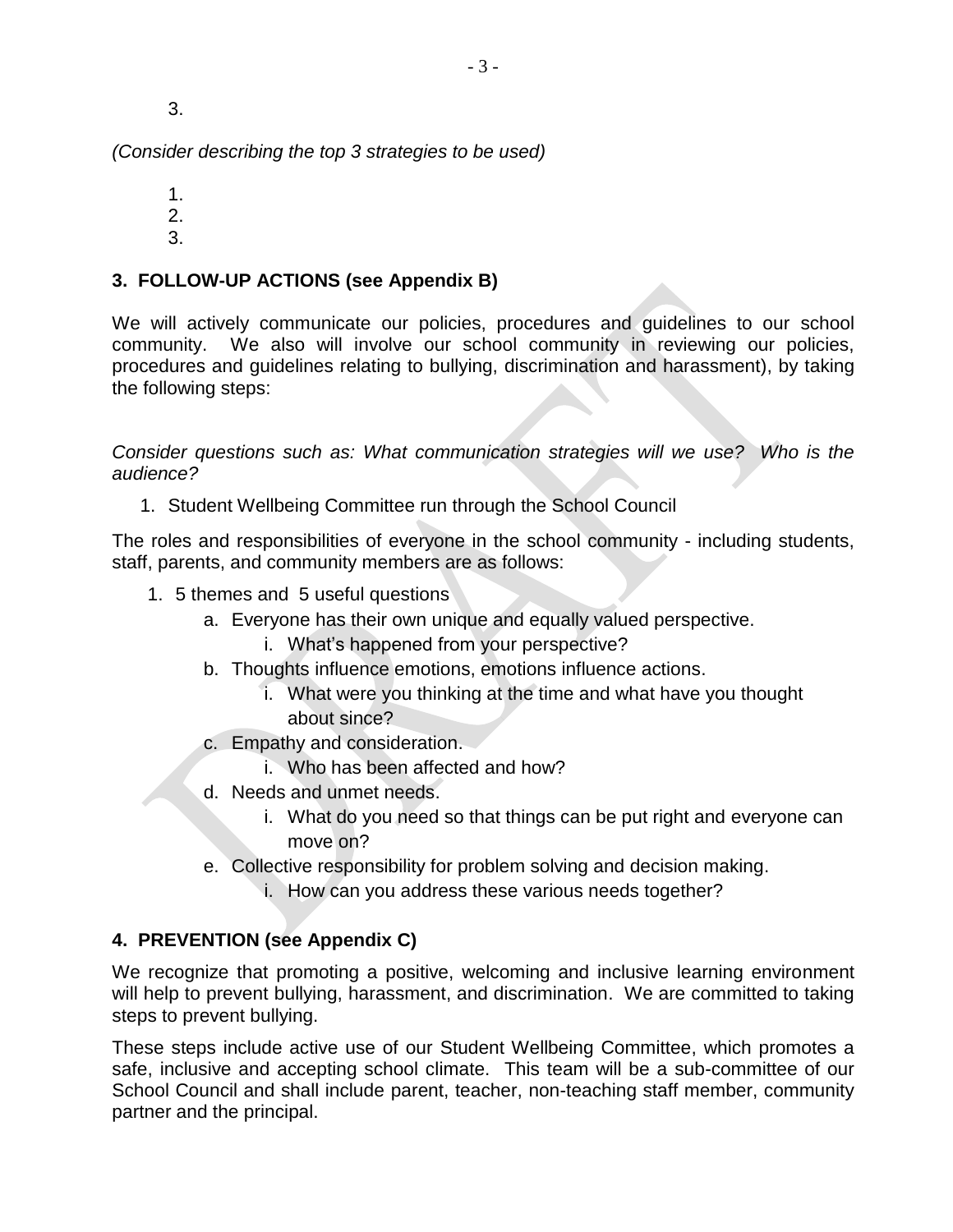The roles and responsibilities of this team are as follows:

- 1. Review the code of conduct
- 2. Review the School Bullying intervention policy
- 3. Design locally developed questions for the School Climate Survey
- 4. Review the results of the School Climate Survey
- 5. Provide input on programming (assemblies, incentives, direction, etc.)

Other steps to prevent bullying, harassment and discrimination will include:

# **A. PROGRAMS TO PREVENT AND RESPOND TO BULLYING**

*(Consider a list of successful practices here which could include the following:)*

- 1. Restorative Practice and the culture of circles
- 2. Kelso's choices
- **3.** Character Education Assemblies
- **4.** Participation in Anti-bullying days (pink t-shirt, wear pink)

## **B. PROGRAMS THAT BUILD POSITIVE RELATIONSHIPS**

- 1. Restorative practice refresher
- 2. Circles in the classroom The restorative classroom, using restorative approaches to foster effective learning
- 3. School Council meetings

# **C. ACTIVITIES THAT PROMOTE A POSITIVE SCHOOL CLIMATE**

*(Consider some of the KPR best practices here from School Improvement Goals for Community Culture and Caring 2012 as examples:)*

- 1. Circles in Classroom
- 2. Positive Choices/Positive Decisions
- 3. Daily circles
- 4. Kelso's Choices
- 5. Premier Agenda messages

## **D. AWARENESS RAISING STRATEGIES FOR STUDENTS**

1. Participating in Bullying Awareness and Prevention Week in November, Pink Shirt Day in February and the Day of Pink in April

## **E. RAISING AWARENESS AND ENGAGING PARENTS AND THE COMMUNITY**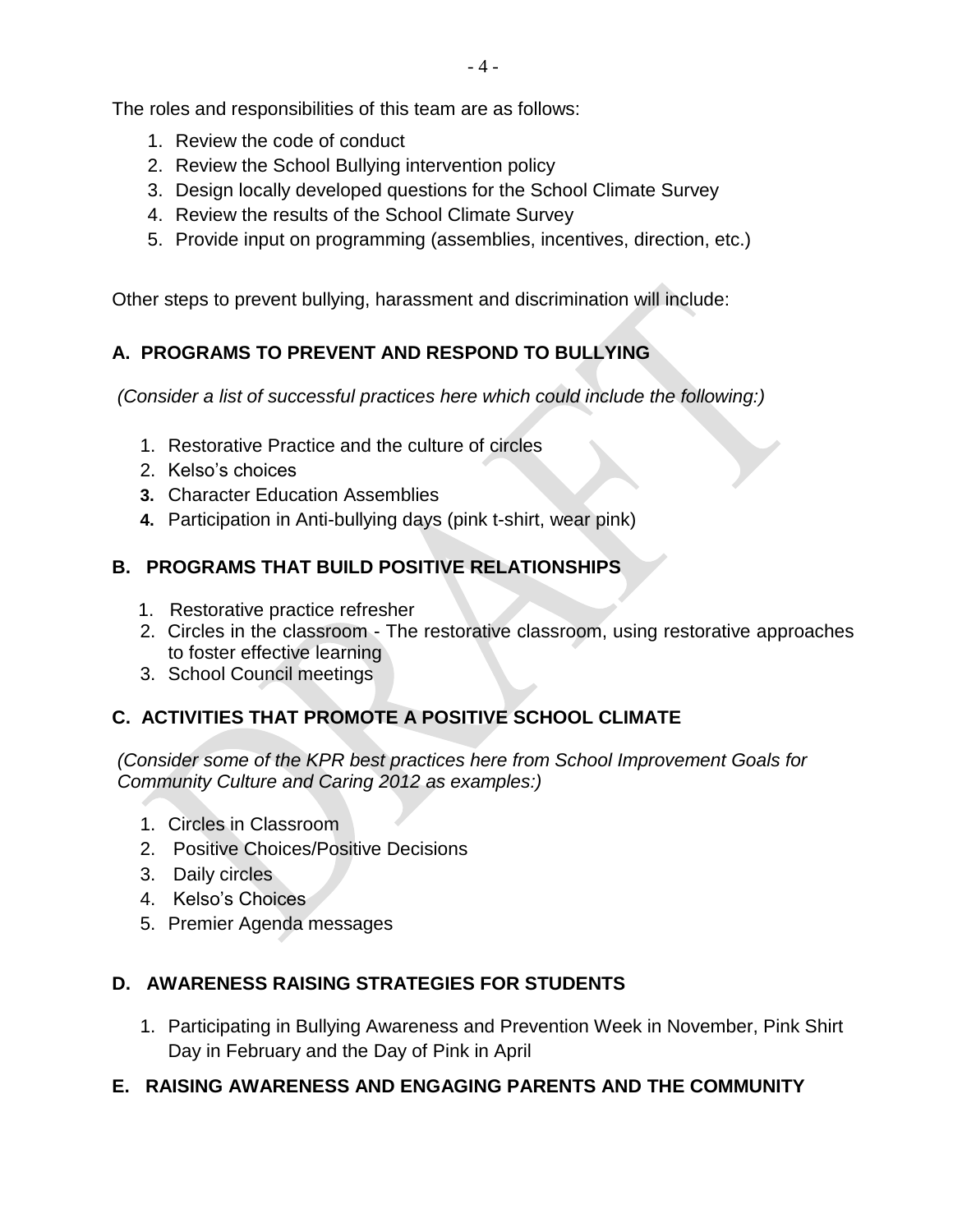- 1. School Council
- 2. Newsletters
- 3. Engaging the community as volunteers

#### **F. CURRICULUM AND DAILY LEARNING**

- a. 3 part lesson and restorative practice (*The Restorative Classroom by* Belinda Hopkins – teacher resource)
- b. Professional Learning Communities (PLC) on building safe classroom communities using the 5 themes and 5 useful questions:
	- i. Everyone has a unique and equally valued perspective.
		- 1. What's happened from your perspective?
	- ii. Thoughts influence emotions, emotions influence actions.
		- 1. What were you thinking at the time and what have you thought about since?
	- iii. Empathy and consideration.
		- 1. Who has been affected and how?
	- iv. Needs and unmet needs/
		- 1. What do you need so that things can be put right and everyone can move on?
	- v. Collective responsibility for problem solving and decision making
		- 1. How can you address these various needs together?

# **G. STAFF AND STUDENT ROLE MODELS**

We also have identified the following learning and training opportunities for staff and the school community:

- 1. Staff training
	- a. Circles in the classroom
	- b. Building safe classroom communities
	- c. Emotional Intelligence and Restorative Practice

## **5. INTERVENTION AND SUPPORT STRATEGIES (see Appendix C)**

We will take the following steps to respond to all incidents of bullying, harassment, discrimination and other inappropriate behaviours, and to support students.

- 1. Restorative practices
	- a. List types of proactive and responsive approaches
- 2. Progressive discipline
- 3. Reintegration of students from suspensions or expulsions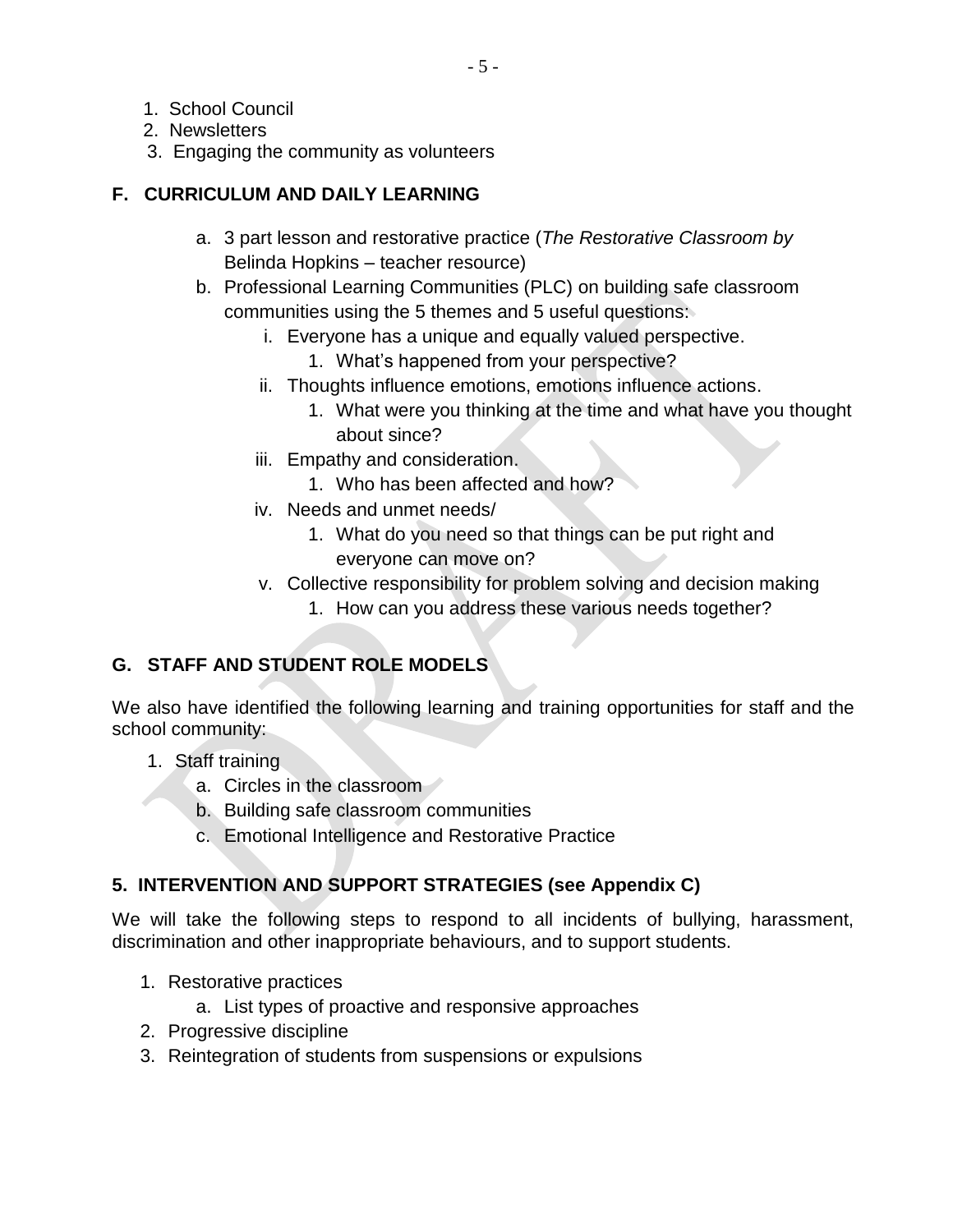## **APPENDIX A – BULLYING DEFINITIONS AND COMMUNICATION**

We use the Ministry of Education's definition of bullying as follows:

*Bullying -* means aggressive and typically repeated behaviour by a pupil where,

- (a) the behaviour is intended by the pupil to have the effect of, or the pupil ought to know that the behaviour would be likely to have the effect of,
	- (i) causing harm, fear or distress to another individual, including physical, psychological, social or academic harm, harm to the individual's reputation or harm to the individual's property, or
	- (ii) creating a negative environment at a school for another individual, and
- (b) the behaviour occurs in a context where there is a real or perceived power imbalance between the pupil and the individual based on factors such as size, strength, age, intelligence, peer group power, economic status, social status, religion, ethnic origin, sexual orientation, family circumstances, gender, gender identity, gender expression, race, disability or the receipt of special education ("intimidation").

For the purposes of the definition of "bullying" above, behaviour includes the use of any physical, verbal, electronic, written or other means.

## *Cyber-bullying*

For the purposes of the definition of "bullying" above, bullying includes bullying by electronic means (commonly known as cyber-bullying), including,

- (a) creating a web page or a blog in which the creator assumes the identity of another person;
- (b) impersonating another person as the author of content or messages posted on the internet; and

 (c) communicating material electronically to more than one individual or posting material on a website that may be accessed by one or more individuals.

In other words, bullying:

- is a deliberate act to harm or exclude someone or "put someone down"
- usually happens more than once over time
- involves someone having more power over another and abusing that power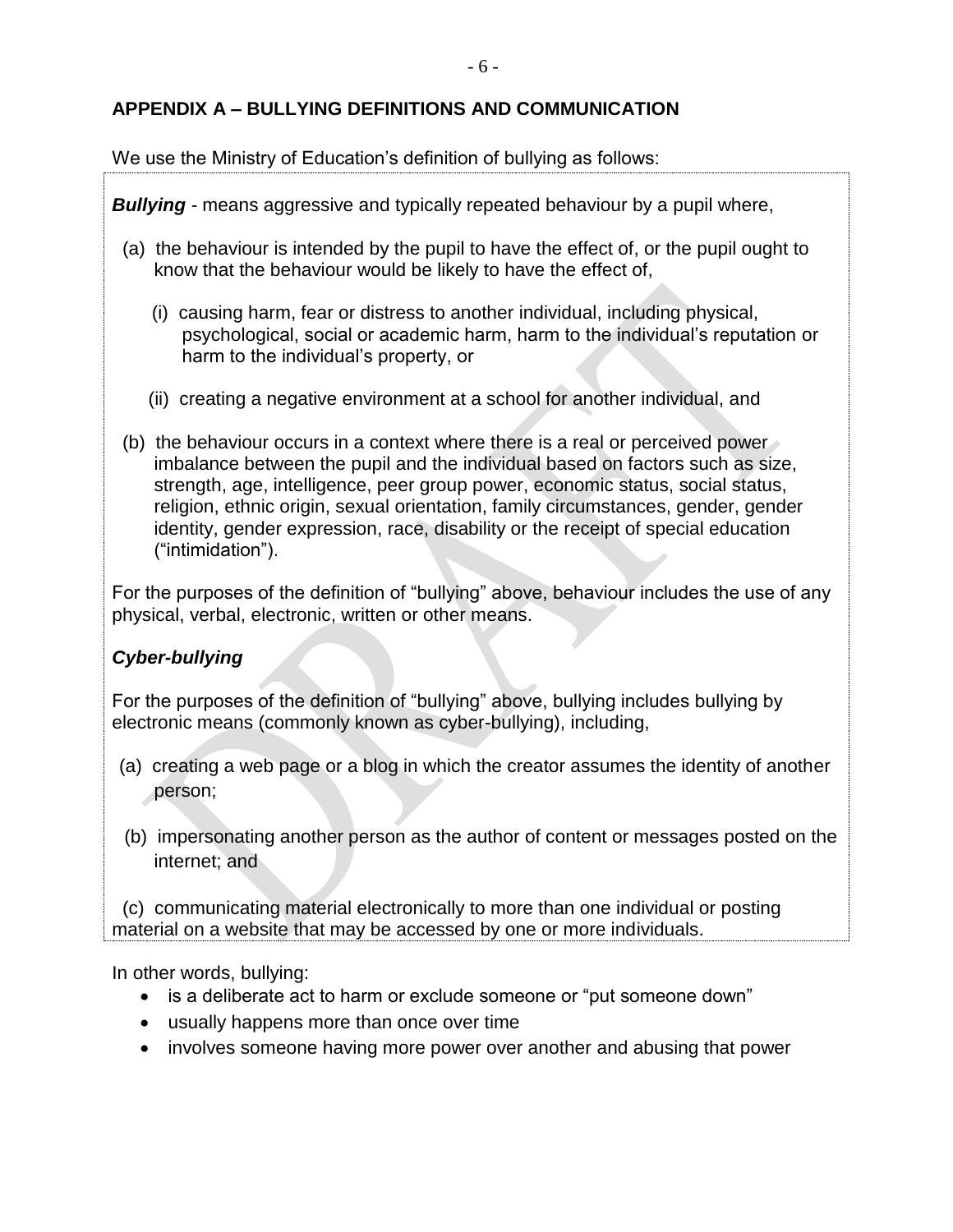Cyber-bullying means using the internet, social media, texting or other electronic means to bully someone.

In communicating with students, staff and our school community, we will:

- Identify different types of bullying, including cyber-bullying
- Understand the myths and realities of bullying behaviour
- Identify bullying and how it is different from conflict, aggression and teasing
- Understand power and relationships among peers
- Identify how bias, prejudice and hate can lead to bullying
- Identify different signs and underlying factors of bullying, such as body image, racism, sexism, homophobia, disability, etc.
- Understand a "whole school approach" and the importance of everyone contributing to a positive school climate for student achievement, success and well-being
- Understand the factors that contribute to a safe, inclusive, caring and accepting school climate
- Identify ways to make students aware of how they can help prevent and respond to bullying
- Identify ways to engage parents in conversations about preventing bullying and promoting a positive school climate
- Reach out to parents and the broader school community to promote safe, caring, inclusive school environments
- Reflect on our relationships and interactions, and focus on promoting healthy relationships
- Become knowledgeable about community partners and resources available in our community

We also will share with our school community, all related policies and procedures. These include the Board and School Code of Conduct, equity and inclusive education policy and guidelines for religious accommodations, procedures to address incidents of discrimination, progressive discipline approach, and bullying prevention and intervention plans and strategies.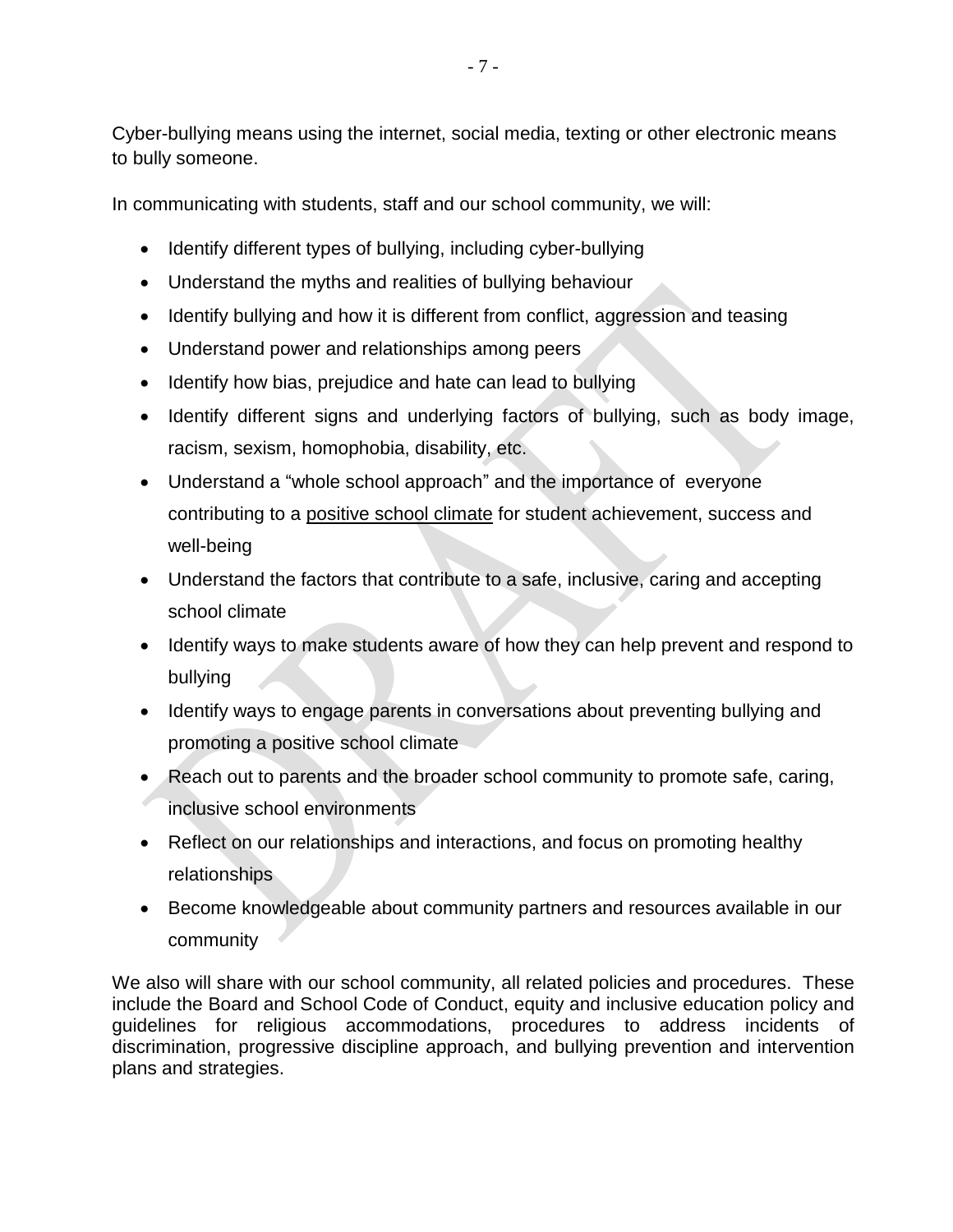#### **APPENDIX B - EVALUATION OF EVIDENCE**

We recognize that effective anti-bullying strategies must be based on evidence. We will base our bullying prevention and intervention strategies, practices and programs on evidence from our school climate surveys and other relevant information and communications we receive. We will measure the success of our anti-bullying initiatives and strategies:

- Evaluate the evidence to identify the main areas of concern and issues in the physical environment, determine current procedures, and assess the success of those procedures, based on results of the school climate surveys and other relevant information.
- Identify children and youth involved in bullying (including the bully, the person being bullied, and those who may have witnessed or been affected by the bullying), as well as identify and assess any roles.
- Review and update our anti-bullying strategies as a result of gathering new information, and share the information with our school community.

#### **FOLLOW-UP ACTIONS**

We will evaluate the results of future school climate surveys to make sure our follow-up actions were effective. This evidence will identify and measure the success of steps we took to prevent or respond to bullying and to support students. This will help us to make further changes, where needed, to ensure safe, caring, welcoming and inclusive school environments.

#### **POLICY AND PROCEDURES**

We recognize that a consistent, whole school approach, strong policies and appropriate legislation are important for bringing widespread change.

We also recognize that our policies and goals must address the challenges identified in our school climate surveys and other data.